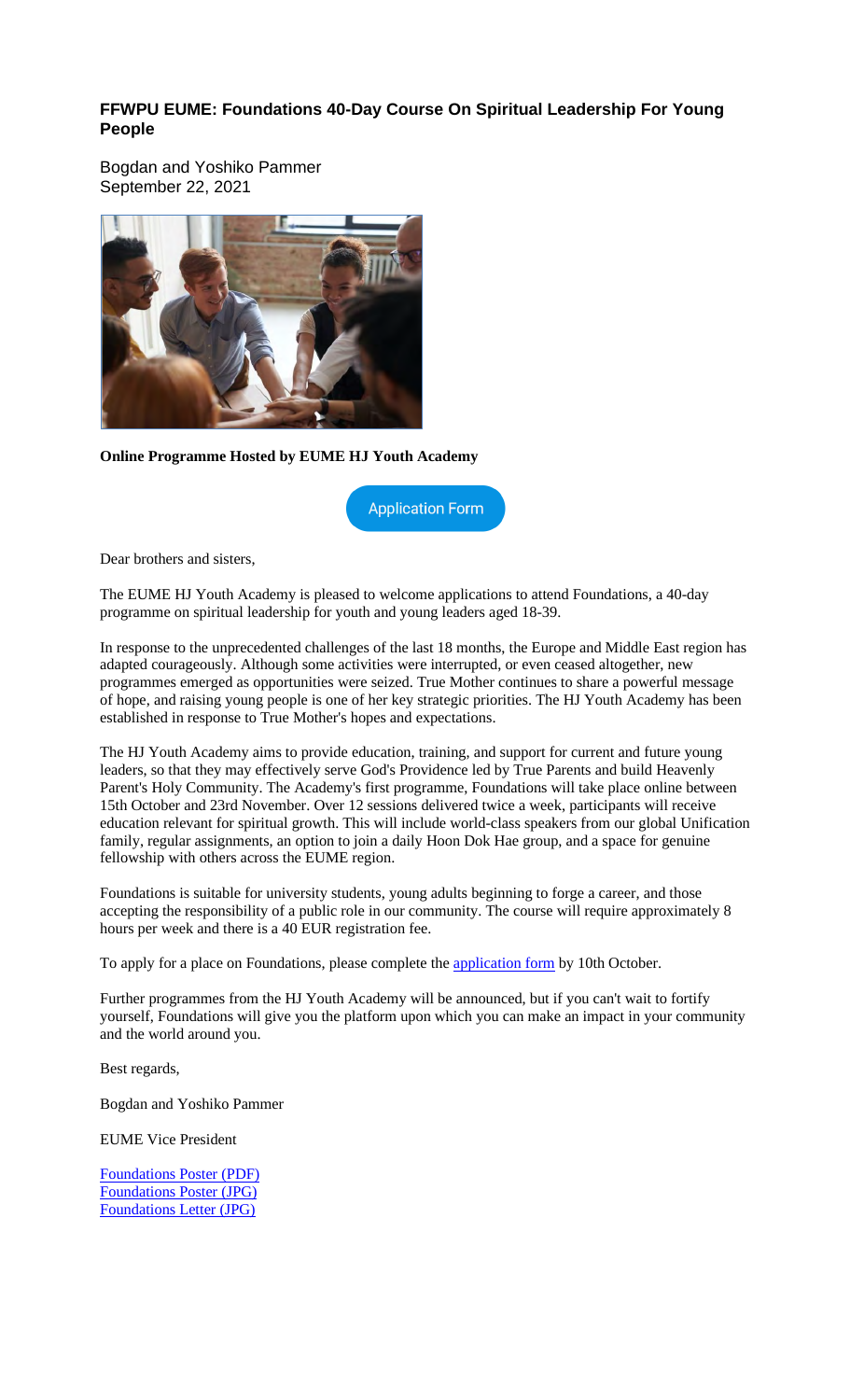

HJ Youth **ACADEMY EUROPE & MIDDLE EAST** 

#### FOUNDATIONS a 40-day course on spiritual leadership for young people

### DATE & TIME TOPICS

Oct 15th - Nov 23rd 7pm - 9:30pm CET Tuesdays & Fridays

## **TARGET**

Youth and young leaders between 18-39 years old.

#### **REGISTER**

Scan the QR code or google the link below to register. **Deadline: October 10th Registration fee of 40 EUR**

bit.ly/FOUNDATIONS-applications

**Week 1** A tree with deep roots

**Week 2** Spiritual growth and personal development

**Week 3** Maturation of the Unification Movement

**Week 4** The words to change a nation

**Week 5** Today's growing pains bring tomorrow's sunshine

**Week 6** Improving your community, building your tribe



HPHC Europe & Middle East | Miyouth@ffwpu-eu.org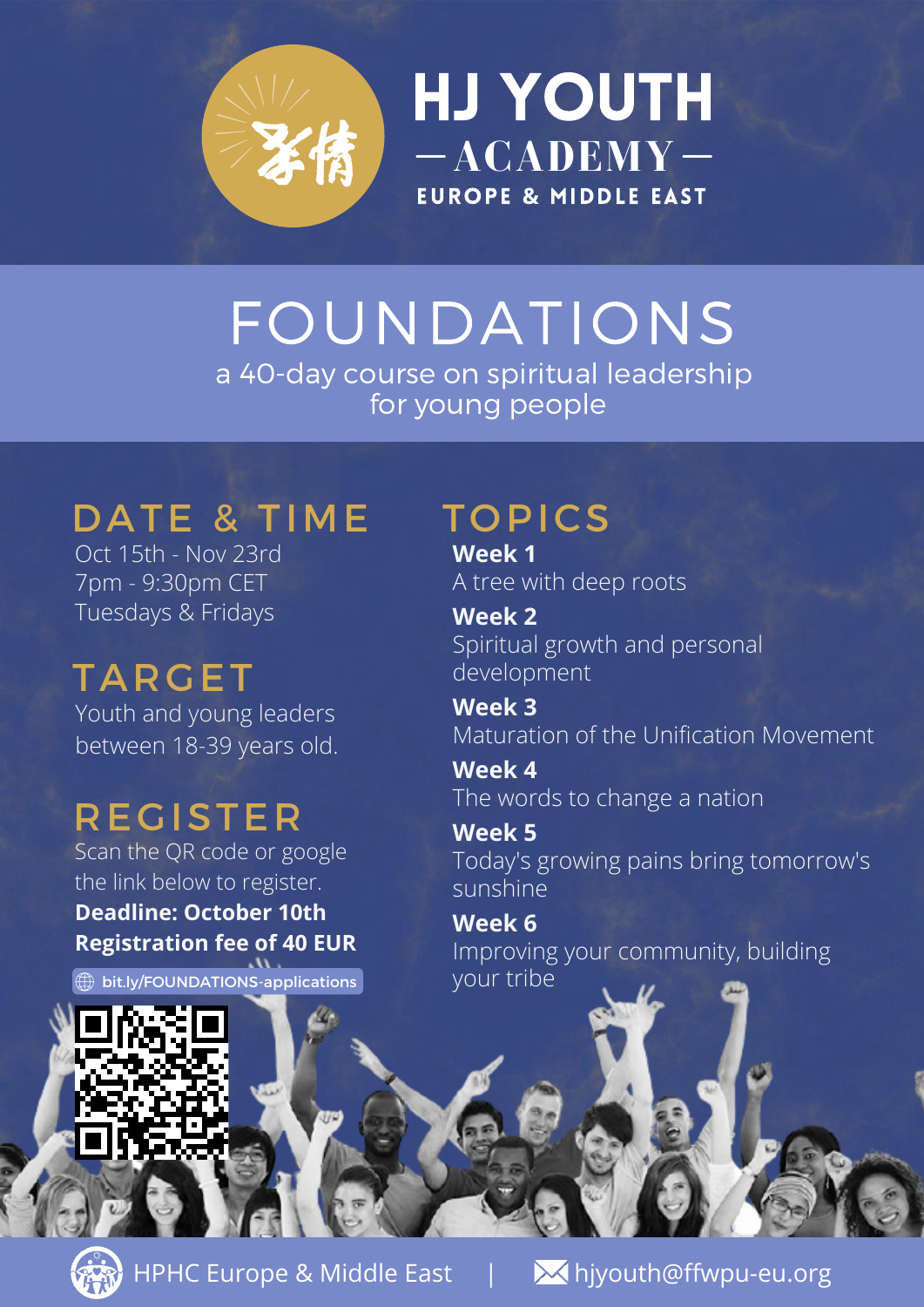

# FOUNDATIONS

HJ Youth

**EUROPE & MIDDLE EAST** 

**ACADEMY**

**Foundations** is a 40-day online course on spiritual leadership for youth and young leaders **aged 18 to 39.** It takes place from **October 15th to November 23rd.** The course is part time and will approximately take you **8 hours/week.**

The programme includes:

- online educational sessions twice a week relevant for your spiritual growth
- a space for companionship and authentic connection with peers
- regular assignments that help you to transform your daily life
- state-of-the-art online learning experience
- daily opt-in Hoon Dok Hwe sessions

The programme will feature exciting speakers from our world-wide Unification family.

The course is for you if for example:

- you are in your first year of university and are wondering how to drive your spiritual growth proactively as well as helping others.
- you started working and are wondering how to make space for God, True Parents and community amongst your new commitments.
- you have taken a public role as a young leader in our community and face the internal challenges that often come with spiritual responsibilities.

To join Foundations, make sure to apply as soon as possible (latest **October 10th**) to ensure a place. **The registration fee is € 40**.



#### **REGISTER**

Scan the QR code or google the link below to register.

 $\textcircled{1}$  bit.ly/FOUNDATIONS-applications



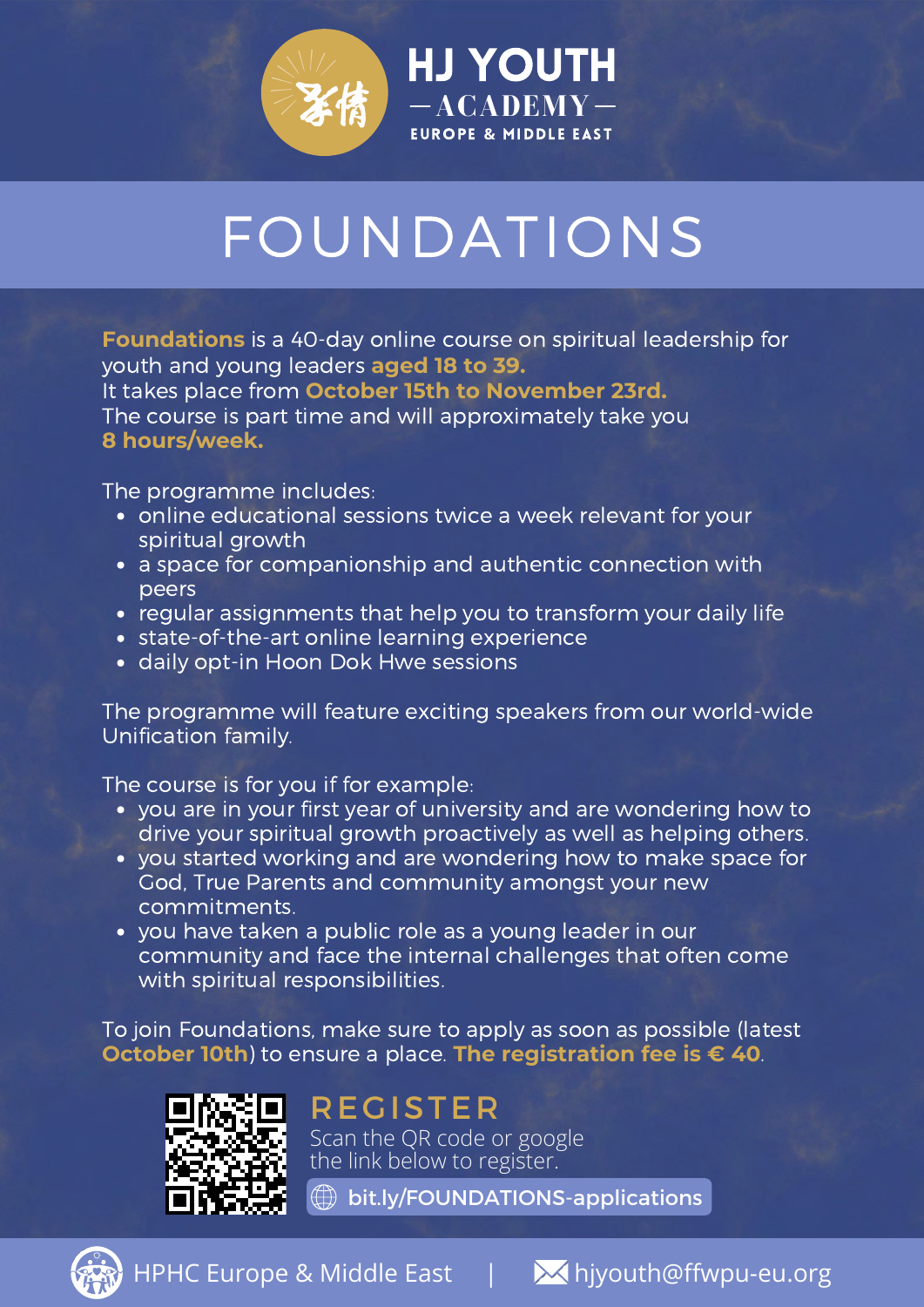

Welcome!

Welcome!

Foundations is a 40-day online course on spiritual leadership for youth and young leaders aged 18 to 39.

**FOUNDATIONS** a 40-day course on spiritual leadership for young people

It takes place from October 15th to November 23rd.

Foundations is a part-time programme and includes:

- online educational sessions twice a week relevant for your spiritual growth
- a space for companionship and authentic connection with peers
- regular assignments that help you to transform your daily life
- state-of-the-art online learning experience
- daily opt-in Hoon Dok Hwe sessions

The programme will feature exciting speakers from our world-wide Unification family.

The registration fee is  $\epsilon$  40.

The course will take you approximately 8 hours/week.

If you are in your first year of university and are wondering how to drive your spiritual growth proactively as well as helping others, this course is for you.

If you started working and are wondering how to make space for God, True Parents and community amongst your new commitments, this course is for you.

If you have taken a public role as a young leader in our community and face the internal challenges that often come with spiritual responsibilities, this course is for you.

To join Foundations, make sure to apply as soon as possible (latest October 10th) to ensure a place.

| * Required   |   |  |
|--------------|---|--|
|              |   |  |
| First Name*  |   |  |
| Your answer  | 田 |  |
|              |   |  |
| Family Name* |   |  |
| Your answer  |   |  |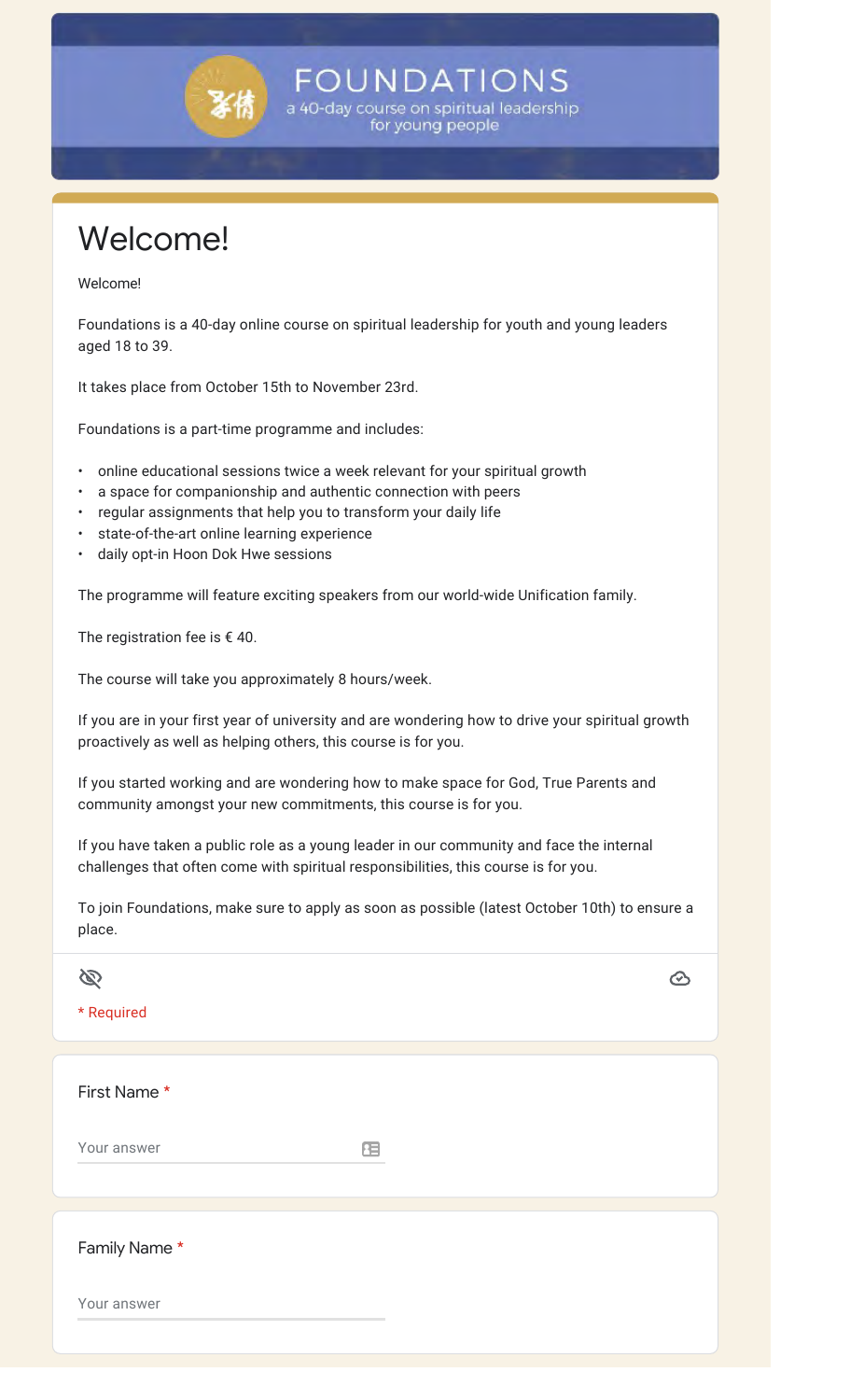| Email Address *       |
|-----------------------|
| Your answer           |
| Mobile Phone Number * |
| Your answer           |
| Nation *              |
| Your answer           |
| Age *                 |
| $18 - 21$             |
| $22 - 25$             |
| $26 - 29$             |
| $30 - 33$             |
| $34-37$               |
| $38 - 40$             |
| Gender*               |
| Male                  |
| Female                |
| Generation *          |
| 1st generation        |
| 2nd generation        |
| 3rd generation        |
| Not sure              |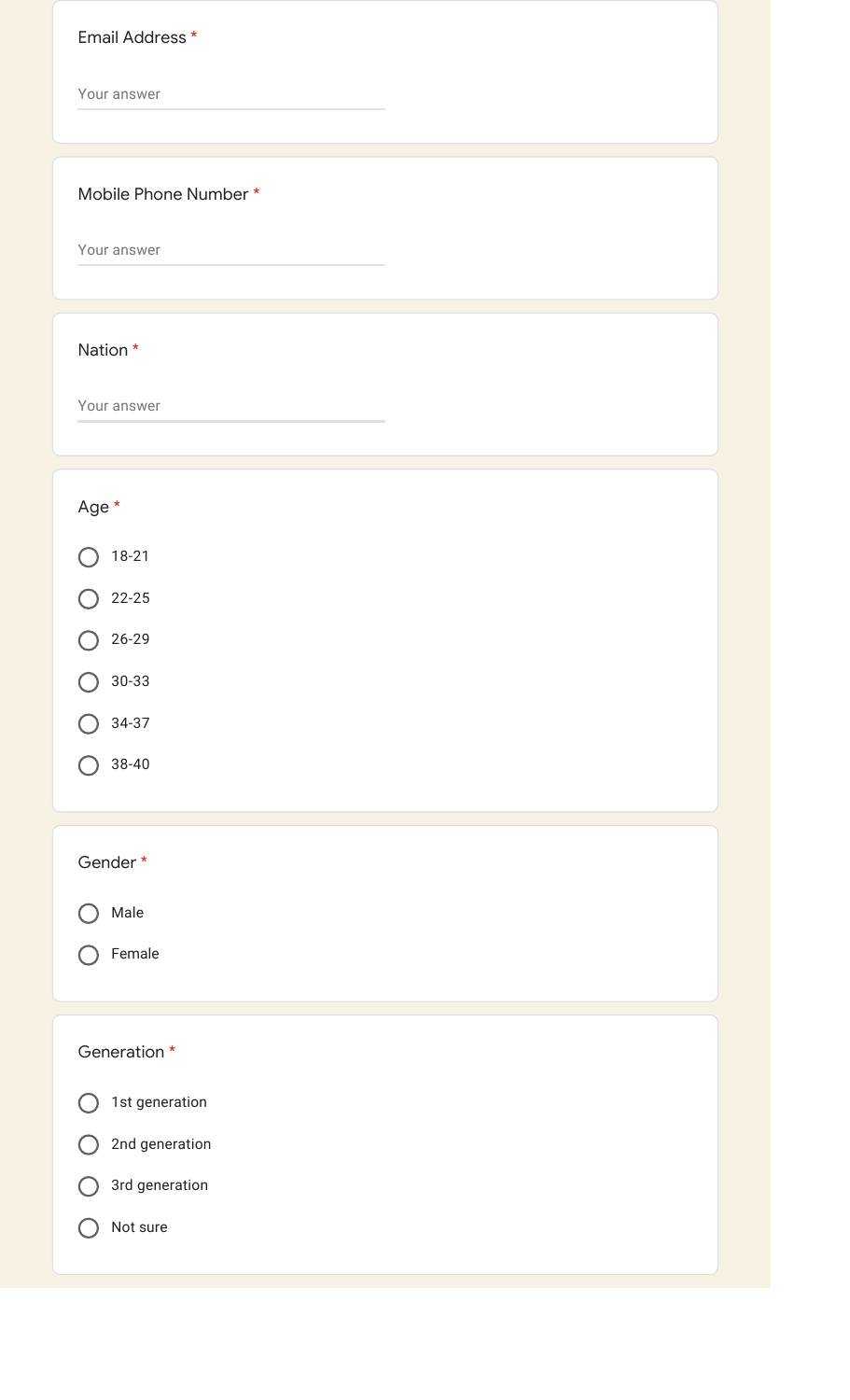| Blessed                                                                                                  |
|----------------------------------------------------------------------------------------------------------|
|                                                                                                          |
| Matched                                                                                                  |
| Single                                                                                                   |
| Other:                                                                                                   |
|                                                                                                          |
| Do you have children? *                                                                                  |
| Yes, but none younger than 5 years old                                                                   |
| Yes, including children under 5                                                                          |
| No                                                                                                       |
|                                                                                                          |
| Current occupation (e.g. work, studies) *                                                                |
| Your answer                                                                                              |
|                                                                                                          |
| Mission areas of interest (e.g. youth ministry, blessed family department,<br><b>Women's Federation)</b> |
| Your answer                                                                                              |
|                                                                                                          |
| General areas of interest (e.g. hobbies, studies)                                                        |
| Your answer                                                                                              |
|                                                                                                          |
| Comments                                                                                                 |
| Your answer                                                                                              |
|                                                                                                          |
| English proficiency                                                                                      |
|                                                                                                          |
| Comfortable with English                                                                                 |
| Would struggle without interpretation                                                                    |